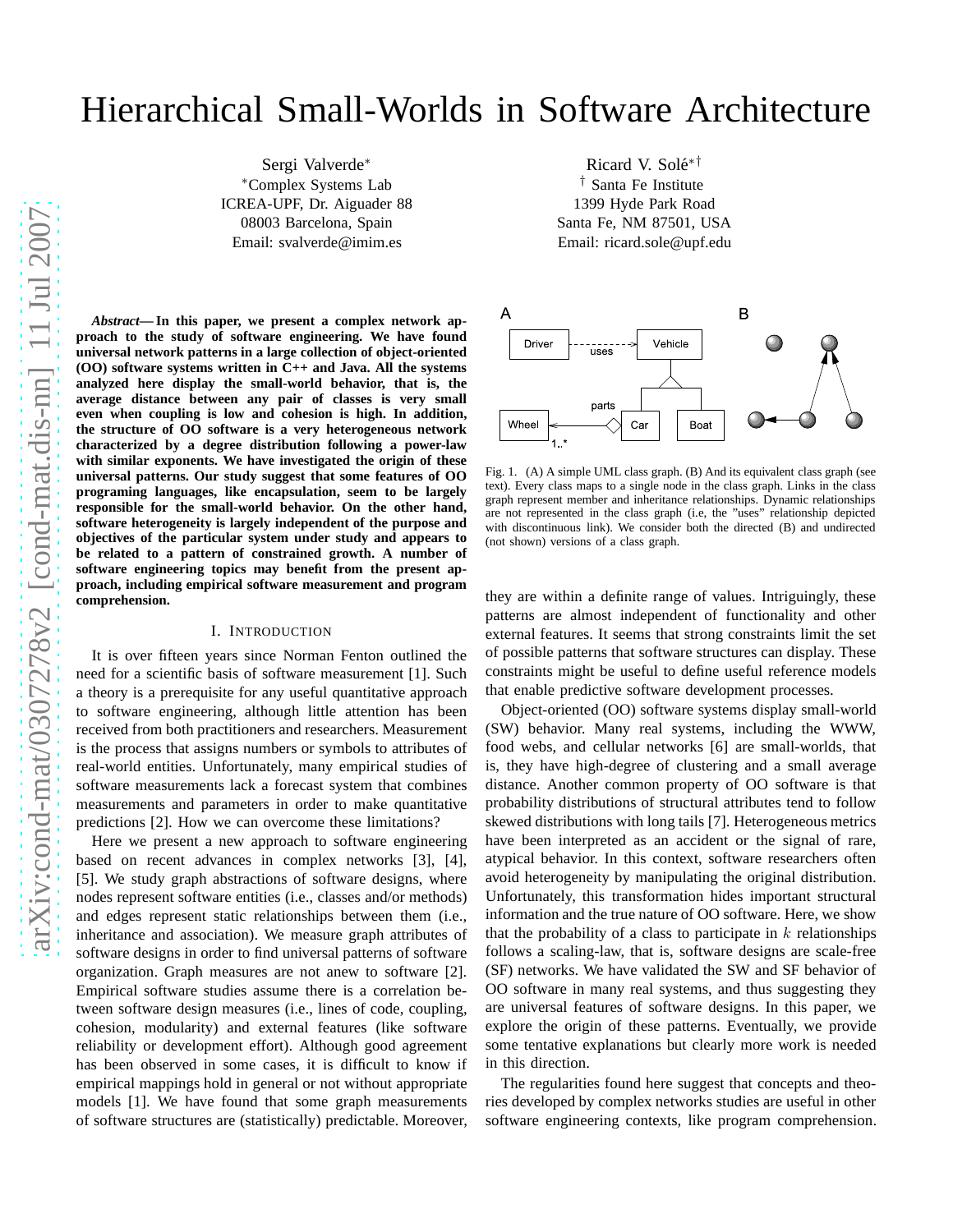For instance, OO software and the WWW share many structural features. Recent analyses of web graphs have show the existence of some key pages called *hubs* and *authorities*[8]. Hubs are web pages having a large number of links, like web directories or lists of personal pages. Authorities are pages that contain useful information and thus are pointed to by hubs. OO systems display a similar pattern, where a few (hub) classes have a large number of relationships. Hub classes are excellent starting points for the program comprehension process. A node centrality index might enable us to locate key software components very quickly in a very large source code database (i.e, pageranks [9]). In addition, we study a particular software system and suggest that we can obtain useful information by comparing different network representations of the same software system.

This paper is structured as follows. Section II defines class graphs, an abstraction that captures static structural features of object-oriented systems. These class graphs display universal features: they are small-worlds and scale-free networks. Section III investigates the intrinsic origin of small-world behavior in class graph, which seems to be related to the bipartite association between methods and classes. Section IV proposes that class graphs are scale-free because they evolve under constraints and thus claiming for an external cause. Finally, section V concludes the paper and outlines additional implications of the network patterns found here in empirical software engineering and distributed software development.

## II. CLASS GRAPHS

A *class graph* (a software network) is a digraph  $D = (V, L)$ that consists of the set  $V$  of classes and the set of relationships  $L = P \cup S$ . There are two types of relationships: a membership relationship  $P = \{(v_i, v_j)\}\$ , i.e., read " $v_i$  has part  $v_j$ "; and a reflexive and transitive relationship  $S = \{(v_i, v_j)\}\$ , i.e., read " $v_i$  is a subclass of  $v_j$ ". However, and from now on, we will not make any distinction between these two relationships P and S and we only consider the full set of links L. We discard any dynamic class relationship from the graph definition. For instance, method invocation (i.e., uses relationship in fig. [1A](#page-0-0)) is not represented in the class graph (compare with fig[.1B](#page-0-0)). Instead, we conceive nodes and links as black boxes hiding internal complexities that do not change the global structure. This bare-bones characterization enables us to detect global patterns in the static software structure. Ultimately, we hope that the analysis of class graphs will provide important insights into high-level processes of software evolution. We also define the undirected class graph (or undirected software network)  $G = (V, E)$  where  $E = \{ \{v_i, v_j\} | (v_i, v_j) \in L \vee (v_j, v_i) \in L \}$ is the set of edges (see fig[.1\)](#page-0-0).

Class graphs represent an important information space of OO software systems. A prerequisite for software evolution and maintenance is that software engineers recognize and understand the function performed in software. This problem is aggravated in large software systems, where source code navigation can turn easily into a bottleneck. The efficiency of program comprehension depends on *general* and *new*



<span id="page-1-0"></span>Fig. 2. Directed class graph for the computer game ProRally 2002. This scale-free and small-world network has  $N = 1993$  classes. There is a clear modular organization and nodes naturally cluster in different subsystems, i.e., 3d rendering, physical simulation, artificial intelligence, etc. Node color indicates the node subsystem.

knowledge [10]. General knowledge is independent of the particular software application. On the other hand, new knowledge includes all the specific concepts and ideas regarding the particular software application. This includes knowledge encoded in source code, which typically comprises several levels of abstraction. Each level of abstraction defines an *information space* or subsets of the global information space representing the whole software system[11]. These information spaces display an internal structure that is navigated by software engineers to obtain new knowledge and achieve *program comprehension*. [12] further decomposes information retrieval in two different strategies: *Browsing* and *Searching*. Browsing is an exploration of high-level software entities while searching aims to low-level entities. Efficient browsing requires an adequate software structure. For instance, modular software (i.e., a system that has been subdivided in disjoint chunks or modules with clear boundaries) enhances program comprehension and minimizes the impact of changes. In this context, we think that structural analyses of class graphs might be useful to assess the performance of browsing and program comprehension in general.

# *A. Data and Methods*

We have collected a large sample of 80 different software systems written in Java and C++. This dataset represents a wide variety of different software applications and it is large enough to be statistically significant. We have recovered class graphs according to the definition given in the previous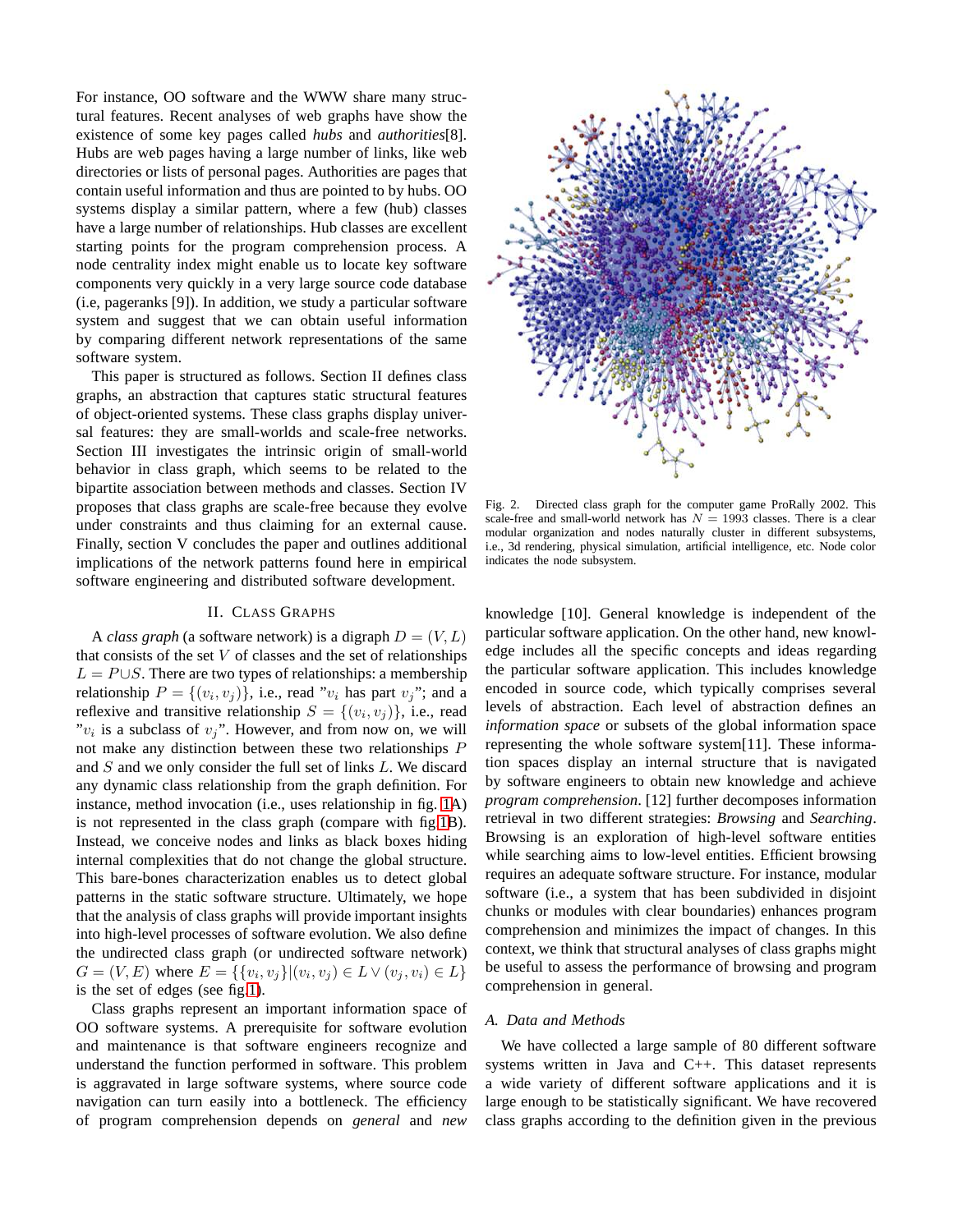

<span id="page-2-0"></span>Fig. 3. Log-log plots of different size relationships in class graphs. Every point represents a single class graph. (A) The number of links  $L$  in class graphs scales linearly with number of classes. (B) The connectance or abundance of possible links  $L/N(N-1)$  decays as the number of classes N increases. The observed connectance is very small (about 0.1% of all possible links).

section. Actually, five systems provide full UML class diagrams: ProRally 2002 (a proprietary C++ videogame), Striker (C++ videogame), JDK-A and JDK-B (two largest connected components of Java 1.5) and Mudsi (a distributed JAVA application). These UML class diagrams are design documents released by their respective software developers. The mapping from UML class diagrams to class graphs is straightforward (see fig[.1\)](#page-0-0). The remaining software systems represent a diverse repertoire of Open Source (OS) applications written in C++. These class graphs were reverse-engineered with a simple lexical analysis of the C++/Java source codes (see Appendix I). Fig. [.7e](#page-5-0) is the class graph for the C++ code in fig. [7a](#page-5-0). In Table I there is a summary of graph measurements in a subset of software systems. Figure [2](#page-1-0) shows the class graph for the C++ videogame ProRally 2002 (see below).

# *B. Connectance and Linear Growth*

The number of links  $L=|L|$  scales with the number of classes  $N = |C|$  in an almost linear way (see fig[.3A](#page-2-0)):

$$
L \sim N^{1.17} \tag{1}
$$

This shows that class graphs are very sparse. In addition, this linear dependence between links and nodes means that every new class attaches (on average) to an approximately constant number of existing classes. This fits very well the assumption of the linear growth in software systems [13]. Define the *richness connectance* of a graph as the fraction of used links L compared to the number  $N(N - 1)$  of links in the complete graph (self-referencing is avoided). If L scales linearly with  $N$ , then richness connectance will decay approximately as  $1/N$  (see fig. [3B](#page-2-0)). Linear growth does not allow for extensive changes to the large-scale class graph structure. Connectance decays very fast and network size quickly saturates to a constant value. This saturation has been associated to a pattern of increasing complexity in software development [14].

## *C. Class Graphs are Small-Worlds*

Watts and Strogatz found that many real networks display short average path length and high clustering (or nonnegligible cliquishness) [6]. A network displaying these properties is called a small world (SW). Given a node  $v_i$  with degree  $k_i$ (i.e., the number of links attached to the node), we define node clustering  $C_i$  as the fraction of actual number of triangles  $t_i$ where the node  $v_i$  participates in:

<span id="page-2-2"></span>
$$
C_i = \frac{t_i}{k_i(k_i - 1)}\tag{2}
$$

The clustering coefficient  $C$  of a graph measures the proportion of triangles in the graph:

$$
C = \left\langle \frac{2}{k_i(k_i - 1)} \sum_{j=1}^{N} A_{i,j} \left[ \sum_{k=1}^{N} A_{j,k} \right] \right\rangle
$$
 (3)

where A is the adjacency matrix for the graph with  $A_{i,j} = 1$ if node  $v_i$  and  $v_j$  are connected and  $A_{i,j} = 0$  otherwise. For random graphs, the clustering coefficient is inversely proportional to the graph size:

$$
C_{rand} \approx \frac{\langle k \rangle}{N} \tag{4}
$$

The clustering coefficient of a SW is significantly larger than the expected clustering coefficient for the random network,  $C >> C_{rand}$ . Nodes in the SW are densely connected with its immediate neighborhood.

Average path length  $d$  is a measure of the global connectivity, or the mean distance  $d_{ij}$  required to navigate between any pair of nodes  $v_i$  and  $v_j$ :

<span id="page-2-1"></span>
$$
d = \frac{1}{N} \sum_{\forall i,j} d_{ij} \tag{5}
$$

The average path length in random graphs is proportional to the logarithm of their size:

$$
d_{rand} \approx \frac{\log N}{\log \langle k \rangle} \tag{6}
$$

The average path length of a SW is as small as in the unrestricted random case  $d \approx d_{rand}$ , due to a few long-range edges (shortcuts) connecting distant regions of the network. Then, small average path length is compatible with a broad range of clustering coefficient values [6]. This is a measure of network spread or compactness that has been observed in different contexts, from the Internet to the social networks. In these systems, it is useful to keep  $d$  as low as possible. For example, shortest paths often enable faster communications. On the other hand, coupled oscillator systems with short average path lengths synchronize much faster than systems displaying longer paths [15], [16].

We have measured  $d$  and  $C$  in all the class graphs described above. Comparison with random predictions shows that class graphs are instances of small-worlds (see table I). For every class graph, we have observed that  $C \gg C_{rand}$  and  $d \approx$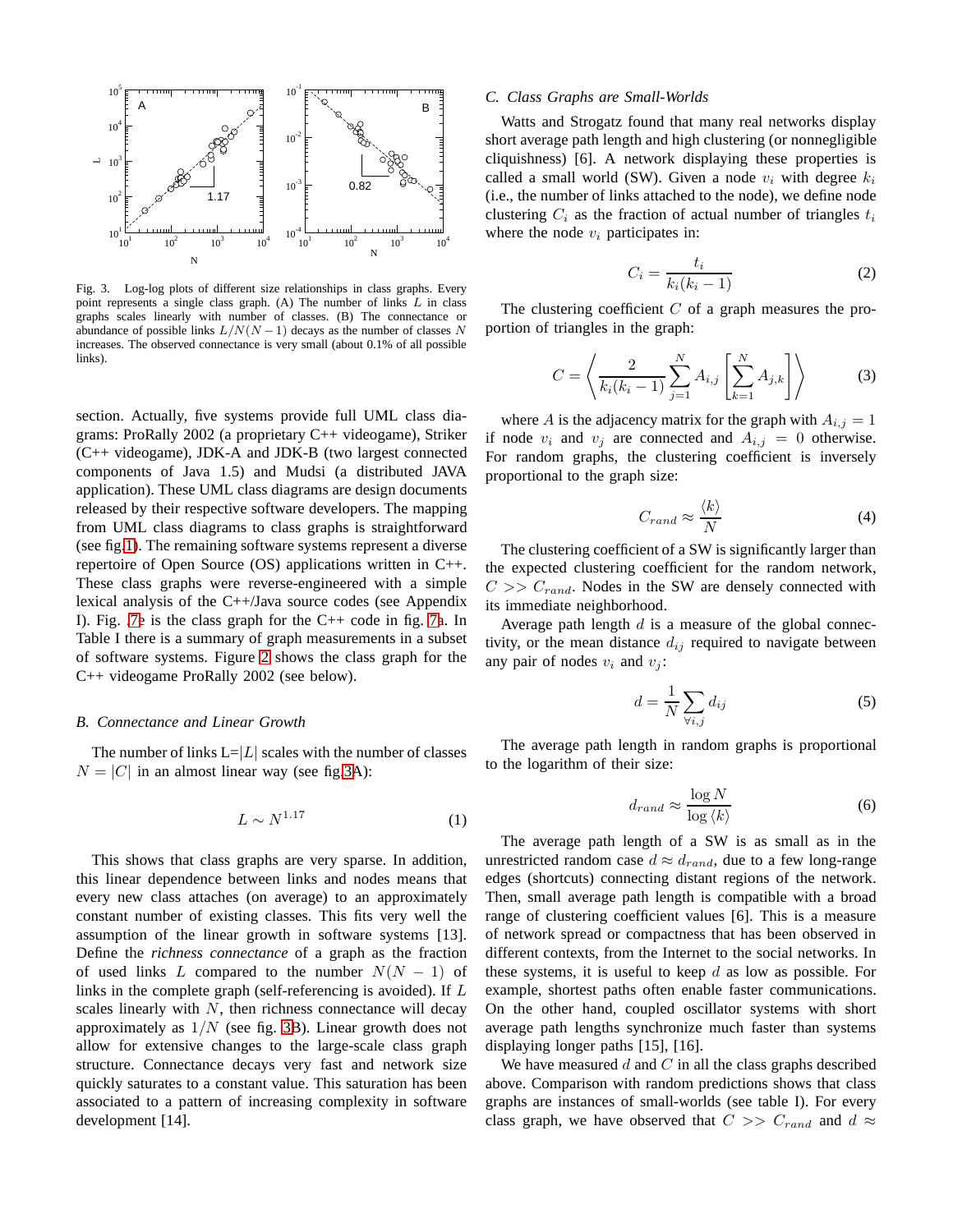# TABLE I

GRAPH MEASUREMENTS

|          | Dataset                                                   | $\overline{N}$                            | L                | $^{d}$                                                                                                                           | $\overline{d}_{rand}$        | $\overline{C}$        | $\overline{C_{rand}}$       |
|----------|-----------------------------------------------------------|-------------------------------------------|------------------|----------------------------------------------------------------------------------------------------------------------------------|------------------------------|-----------------------|-----------------------------|
|          | Mudsi                                                     | 168                                       | 241              | 2,88                                                                                                                             | 4,95                         | 0,244                 | 0,017                       |
|          | JDK-B                                                     | 1364                                      | 1947             | 5,97                                                                                                                             | 6,80                         | 0,225                 | 0,002                       |
|          | JDK-A                                                     | 1376                                      | 2162             | 5,40                                                                                                                             | 6,28                         | 0,159                 | 0,002                       |
|          | Prorally                                                  | 1993                                      | 4987             | 4,85                                                                                                                             | 4,71                         | 0,211                 | 0,003                       |
|          | Striker                                                   | 2356                                      | 6748             | 5,90                                                                                                                             | 4,46                         | 0.282                 | 0.002                       |
|          | gchempaint                                                | 27                                        | 41               | 2,85                                                                                                                             | 3,26                         | 0.204                 | 0.102                       |
|          | 4yp                                                       | 54                                        | 90               | 3,28                                                                                                                             | 3,44                         | 0,069                 | 0,059                       |
|          | Prospectus                                                | 99                                        | 168              | 3,80                                                                                                                             | 3,77                         | 0,14                  | 0,034                       |
|          | eMule                                                     | 129                                       | 218              | 3,87                                                                                                                             | 4,16                         | 0.237                 | 0,025                       |
|          | Aime                                                      | 143                                       | 319              | 2,66                                                                                                                             | 3,34                         | 0.413                 | 0,031                       |
|          | Openvrml                                                  | 159                                       | 335              | 3.53                                                                                                                             | 3,53                         | 0,08                  | 0,026                       |
|          | gpdf                                                      | 162                                       | 300              | 4,02                                                                                                                             | 3,93                         | 0.303                 | 0,022                       |
|          | Dm                                                        | 162                                       | 254              | 4,32                                                                                                                             | 4,45                         | 0.304                 | 0.019                       |
|          | <b>Bochs</b>                                              | 164                                       | 339              | 3,15                                                                                                                             | 3,60                         | 0,335                 | 0,025                       |
|          | Quanta                                                    | 166                                       | 239              | 4,31                                                                                                                             | 5,03                         | 0.198                 | 0,017                       |
|          | Fresco                                                    | 189                                       | 277              | 4,73                                                                                                                             | 4,89                         | 0,228                 | 0.015                       |
|          | Freetype                                                  | 224                                       | 363              | 4,29                                                                                                                             | 4,71                         | 0.193                 | 0,014                       |
|          | Yahoopops                                                 | 373                                       | 711              | 5,57                                                                                                                             | 4,47                         | 0,336                 | 0,01                        |
|          | Blender                                                   | 495                                       | 834              | 6,54                                                                                                                             | 5,14                         | 0.155                 | 0,007                       |
|          | <b>GTK</b>                                                | 748                                       | 1147             | 5,87                                                                                                                             | 5,91                         | 0,081                 | 0,004                       |
|          | <b>OIV</b>                                                | 1214                                      | 3903             | 3,99                                                                                                                             | 3,82                         | 0,122                 | 0,005                       |
|          | wxWindows                                                 | 1309                                      | 3144             | 4,03                                                                                                                             | 4,62                         | 0.235                 | 0,004                       |
|          | $\mathbf{C}\mathbf{S}$                                    | 1488                                      | 3526             | 3,92                                                                                                                             | 4,74                         | 0,135                 | 0,003                       |
| d log<∤c | A<br>10.0<br>7.5<br>5.0<br>O<br>Ó<br>2.5<br>0.0<br>$10^2$ | $\circ^{\circ^{\circ}}$<br>್ಧಿಂ<br>$10^3$ | O<br>O<br>Ō<br>Ō | $10^{\mbox{\scriptsize -1}}$<br>C/ <lo<br><math display="inline">10^{^2}</math><br/><math display="inline">10^{3}</math></lo<br> | B<br>Ō                       | O<br>X<br>Ο<br>$10^2$ | O<br>ႏွစ္စီ၀<br>O<br>$10^3$ |
|          | $\boldsymbol{10}^{1}$                                     |                                           |                  | $10^4\,$                                                                                                                         | $\boldsymbol{10}^{\text{1}}$ | N                     | 10 <sup>4</sup>             |
|          |                                                           | N                                         |                  |                                                                                                                                  |                              |                       |                             |

<span id="page-3-0"></span>Fig. 4. Log-log plots validating the small-world model of class graphs. Every point corresponds to a single class graph. (A) Average path length vs class graph size. Normalized path length grows with the logarithm of number of classes, as expected in small world networks (see text). (B) Normalized clustering for the systems analysed here strongly departs from the predicted scaling relation followed by random graphs (dashed line). Class graphs are much more clustered (by orders of magnitude) than their random counterparts.

 $d_{rand}$ . In fig[.4](#page-3-0) we can clearly appreciate this result: the clustering coefficient in class graphs is well above the random expectation while the average path length is rather small. Actually, the values of C seem rather independent from system size N. This is a common feature in hierarchical networks [17].

# *D. Small-World and Breakdown of Modularity*

Software systems are constantly evolving. A goal of software engineers is to minimize the cost of software evolution by limiting the consequences of changes. Some designs are better than others in this regard because they allow software engineers to make small changes without propagating many secondary changes to other software components. In this context, it would be desirable to have reliable estimates of future change costs. Unfortunately, we still do not understand very well the properties of software development and maintenance. Here, we propose that software maintenance is a global process and thus, it is very difficult to predict the spreading of software changes.

For example, compare the modular graph in fig[.5B](#page-4-0) and the random graph in fig[.5A](#page-4-0). The graph in fig. fig[.5B](#page-4-0) displays three, highly clustered, modules (i.e, a module is a subset of nodes that exchange many more links among them than with the rest of the network). Here, modules are interconnected to other modules by a single link and thus suggesting that internal changes in a module cannot affect other modules. On the other hand, fig[.5A](#page-4-0) is an example of highly coupled, loosely modular architecture. This is a random graph and all nodes belong to the same module. Changes in the random graph (fig[.5A](#page-4-0)) are more likely to affect many more nodes than changes in the modular graph (fig[.5B](#page-4-0)). Notice that local measures cannot separate random and modular structures (i.e., the random graph and the modular graph have the same average degree  $\langle k \rangle$ ). This suggests why empirical studies do not report significant correlations between local software measures and change impact [18]. The state of a class relies on the state of all the other classes it references, including these classes referenced through a chain of intermmediate classes.

There is ample evidence that many software projects have a natural tendency to become disordered structures [19]. This code degradation is often associated with a *breakdown of modularity* that happens when changes are widely dispersed and affect many unrelated classes in apparently distant modules[20]. We suggest that such breakdown of modularity might be related to the emergence of the small-world behavior. Recall that a highly-clustered class graph (i.e., a modular graph) becomes a small-world by the addition of a few shortcut links between dissimilar nodes ( i.e., a relationship between unrelated classes in different software modules). Once the system displays small-world behavior, its average path length gets near the minimal value  $d_{rand}$  and the software project might be closer to a breakdown of modularity. In this context, we propose that software engineers evaluate the risk of code degradation by measuring any significant deviation of average path length [\(5\)](#page-2-1). This global measure could be a better indicator of code degradation because it takes into account indirect effects.

## *E. Class Graphs are Scale-Free Networks*

Class graphs are highly heterogenous networks, where a very few classes participate in many relationships and the majority of classes have one or two relationships [21]. Highly connected classes are key software components that keep the whole software system as a coherent entity. In this context, software designs are remarkably similar to many other complex networks, like the WWW, the Internet and many biological networks [3]. They are all examples of scale-free (SF) networks, that is, they have a degree distribution that follows a scaling law,  $P(k) \sim k^{-\gamma}$ . As shown in figure [6](#page-4-1) and in table II, class graphs are nice instances of scale-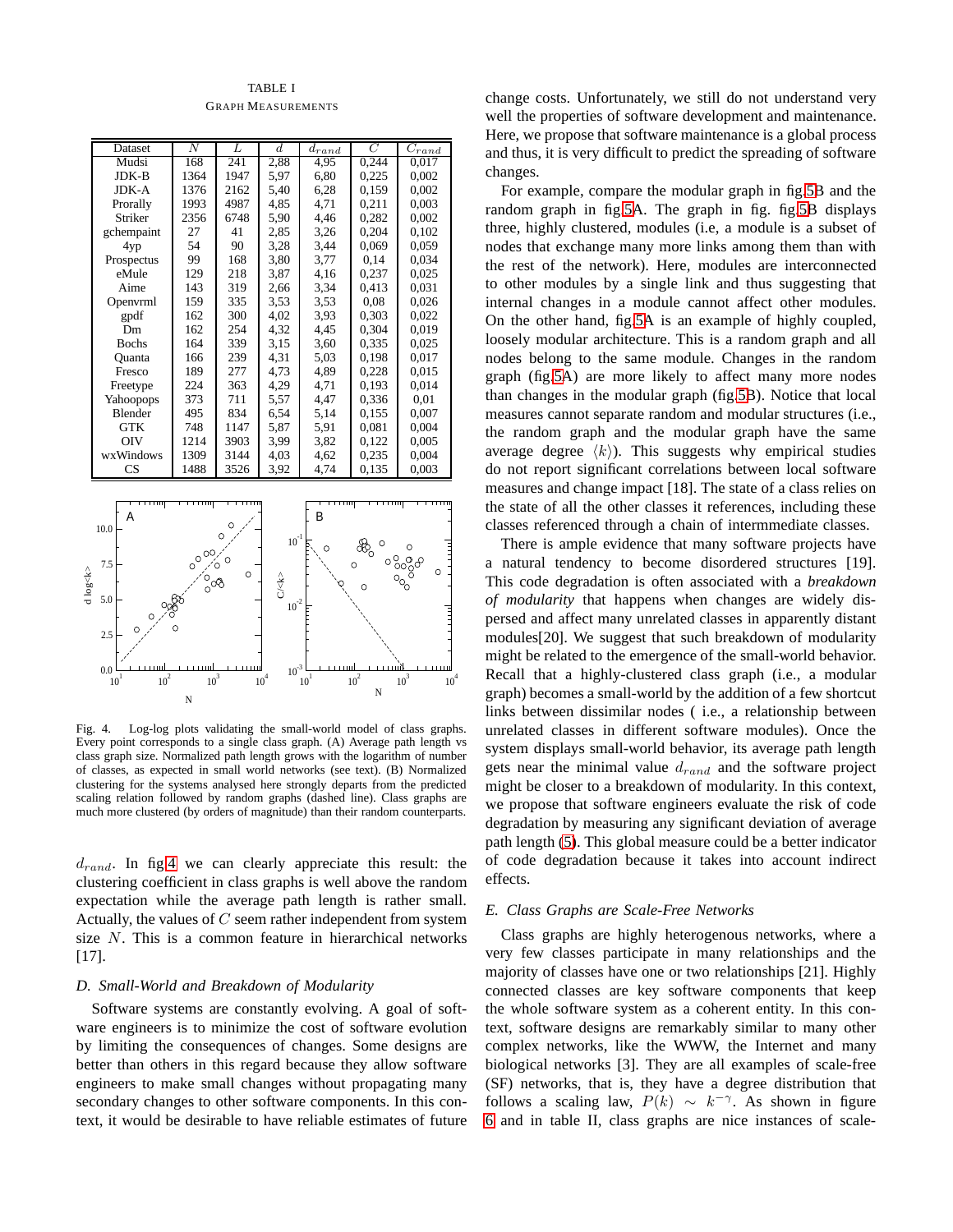

<span id="page-4-0"></span>Fig. 5. Two different graphs with the same number of nodes  $N = 11$ and links  $L = 18$ . (A) Random graph with  $\langle k \rangle = L/N \approx 1.63$ . This graph has small average path length  $d = d_{rand} = 1.92$  and low clustering  $C = C_{rand} = 0.06$  (B) Modular graph with the same average degree. This graph is an small-world because its average path length is comparable to random prediction  $d = 2.0 \approx d_{rand}$  and its clustering coefficient is about twice  $C = 0.14 \approx 2C_{rand}$ .

free (SF) networks. The fact that all the graphs analysed here display SF structure, in spite of the obvious differences in size, functionality and other features, is an indication that strong constraints are at work in software evolution. However, and contrary to the small-world feature of class graphs, we suggest this scale-free behavior has an exogenous origin (see below).

The cumulative degree distribution  $P_>(k)$  reduces noise levels during the estimation of the scaling exponent  $\gamma$ ,

$$
P_{>}(k) = \sum_{k'>k} P(k')
$$
 (7)

If  $P(k) \approx k^{-\gamma}$  then we have  $P_{>}(k) \approx \int P(k')dk' \approx$  $k^{-\gamma+1}$ . The exponent  $\gamma$  is estimated by linear regression in the log-log plot (see figure 3b and figure 9). For class graphs analyzed here, we obtain  $\gamma \approx 2.5$ . On the other hand, in-degree and out-degree distributions of directed class graphs also follow power-laws,  $P_{in}(k) \sim k^{-\gamma_{in}}$  and  $P_{out}(k) \sim k^{-\gamma_{out}}$ . Directed degree distributions display different exponents from the undirected version. Typically, we observe  $\gamma_{in} < \gamma$  and  $\gamma_{out} > \gamma$ . In other words, if we look at the number of outgoing and incoming links, the resulting degree distributions are different. The in-degree distribution has a clear power-law tail while the out-degree distribution decays much faster. A similar pattern has been observed in the web graph [22]. An extensive study of the entire WWW in October 1999 used the webcrawl from Altavista to obtain empirical in-degree and out-degree distributions for a subset of the full web graph[23]. They have shown that in- and out-degree distributions of the web graph are fitted by scaling laws with exponents  $\gamma_{in} = 2.1$ and  $\gamma_{out} = 2.7$ . These exponents are very close to the average in-degree exponent  $\langle \gamma_{in} \rangle = 2.2$  and the average out-degree exponent  $\langle \gamma_{out} \rangle = 2.8$  taken over all class graphs in table II.

# *F. Related Work*

In order to measure software cohesion and coupling, [24] proposed to represent software designs with graphs, where nodes represent software entities and edges are relationships between entities. In this framework, a software module is a



<span id="page-4-1"></span>Fig. 6. (Top) Cumulative degree distributions for several class graphs: eMule (N=129, triangles), Blender (N=495, squares) and CS (N=1488, circles). All distributions have an exponent about -2.5 in spite of the obvious differences in size and functionality. (Bottom) Asymmetry of in-degree (open circles) and out-degree (filled circles) distributions for ProRally 2002. The in-degree distribution is the probability that a given component is reused by  $k_{in}$  other components. Conversely, the out-degree distribution is the probability that a component uses  $k_{out}$  other components. Notice how outdegree distribution shows a sharp cutoff.

subset of nodes (or subgraph) more densely connected than with the rest of the network. [24] explores what are the desirable properties of any cohesion and coupling measurement. At the coarsest level of description of a software system (or software architecture), a measure of coupling is the number of edges exchanged between modules. The cohesion of a module comprising k elements scales with the ratio  $2t/k(k-1)$  where  $t$  is the number of edges within the module. These coupling and cohesion definitions correlate with the number of edges L and local clustering  $C_i$  [\(2\)](#page-2-2), respectively. In this context, a statistically valid model of class graph will provide useful estimators of coupling and cohesion in real systems.

Measurements are needed to assess the best design solution among different alternatives. From all the candidates in the solution space, we want to pick the one with the highest metric value [25]. It has been proposed that change impact defines one of the axes of this solution space. Some graph measurements from the logical structure of OO systems can be used as (static) estimators of change impact. A related definition is *alteration visibility* or the size of the set of classes affected by the change to a single class [26]. A more detailed approach to impact analysis uses approximate algorithms to compute ripple effects from low-level source code features (see [27][28]). A distance measure very similar to path length was used in [26] in order to select the best choice when restructuring large software designs. However, [26] proposed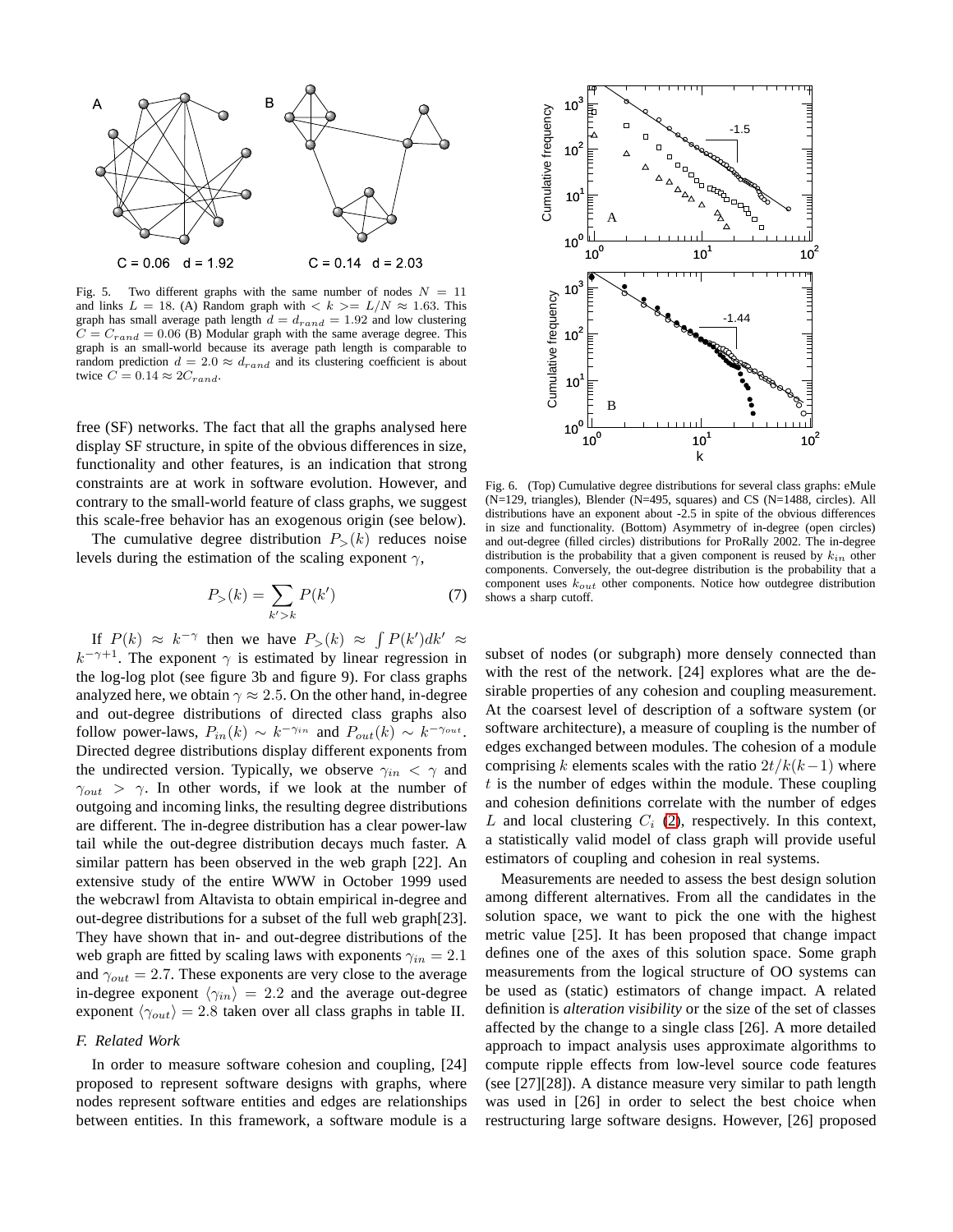

Fig. 7. (a) An example of C++ code and its: (b) bipartite association graph B, (c) its class projection  $B_v$ , (d) its method projection  $B_u$  and (e) its class graph G.

<span id="page-5-0"></span>TABLE II EXPONENTS OF CUMULATIVE DEGREE DISTRIBUTIONS

| Dataset      | Degree          | In-degree       | Out-degree      |
|--------------|-----------------|-----------------|-----------------|
| Mudsi        | $1.74 \pm 0.04$ | $1.20 + 0.08$   | $2.00 \pm 0.05$ |
| $JDK-B$      | $1.55 \pm 0.08$ | $1.39 \pm 0.05$ | $2.30 \pm 0.14$ |
| JDK-A        | $1.41 \pm 0.02$ | $1.18 \pm 0.02$ | $2.39 \pm 0.14$ |
| Prorally     | $1.72 \pm 0.03$ | $1.44 \pm 0.02$ | $1.88 \pm 0.10$ |
| Striker      | $1.70 \pm 0.04$ | $1.54 \pm 0.03$ | $1.73 \pm 0.06$ |
| gchempaint   | $1.63 \pm 0.31$ | $1.11 \pm 0.35$ | $1.41 \pm 0.12$ |
| 4yp          | $1.54 \pm 0.09$ | $1.30 \pm 0.05$ | $1.59 + 0.18$   |
| Prospectus   | $1.67 \pm 0.09$ | $1.13 \pm 0.09$ | $1.92 \pm 0.27$ |
| eMule        | $1.58 \pm 0.03$ | $1.51 \pm 0.07$ | $1.42 \pm 0.08$ |
| Aime         | $1.43 \pm 0.05$ | $1.30 \pm 0.04$ | $1.48 \pm 0.07$ |
| Openvrml     | $1.34 \pm 0.06$ | $0.94 \pm 0.05$ | $1.59 \pm 0.23$ |
| gpdf         | $1.64 \pm 0.11$ | $1.23 + 0.10$   | $1.76 \pm 0.17$ |
| <b>Bochs</b> | $1.37 \pm 0.08$ | $1.17 \pm 0.09$ | $1.64 \pm 0.20$ |
| Ouanta       | $1.69 \pm 0.10$ | $1.55 \pm 0.13$ | $1.87 \pm 0.13$ |
| Fresco       | $1.66 \pm 0.09$ | $1.14 \pm 0.10$ | $1.76 \pm 0.19$ |
| Freetype     | $1.65 \pm 0.07$ | $1.42 \pm 0.04$ | $1.82 \pm 0.16$ |
| Yahoopops    | $1.67 \pm 0.05$ | $1.46 \pm 0.06$ | $1.69 \pm 0.05$ |
| Blender      | $1.64 \pm 0.04$ | $1.36 \pm 0.05$ | $2.04 \pm 0.09$ |
| GTK          | $1.51 \pm 0.04$ | $1.22 \pm 0.02$ | $2.38 \pm 0.20$ |
| OIV          | $1.43 \pm 0.02$ | $1.14 \pm 0.03$ | $2.10 \pm 0.12$ |
| wxWindows    | $1.41 \pm 0.03$ | $1.11 \pm 0.02$ | $2.18 \pm 0.12$ |
| <b>CS</b>    | $1.58 \pm 0.02$ | $1.22 \pm 0.03$ | $1.96 \pm 0.09$ |

to measure path length between classes belonging to a single module (i.e, intra-distance) while here we propose to measure path length between all the classes in the class graph (i.e, inter-distance).

Chidamber and Kemerer (C&K) presented a suite of object oriented metrics [29] that seems to be related to our suite of graph measurements in class graphs . Several histograms of C&K metrics display highly skewed distributions, i.e., fig. 2 for the WMC (Weighted Methods per Class) metric, fig. 14 for the CBO (Coupling between Object Classes) metric and fig. 16 for RFC (Response for a Class) metric in [29]. These histograms resemble power-laws like the degree distribution of class graphs (see previous subsection). Unfortunately, while C&K metrics appear to be related to some of our graph

measurements, no further comparison is possible because no regression analysis of histograms is available from their study. Still, C&K made a qualitative interpretation of extreme metric values in terms of "outliers" [29], which provides some evidence of heterogeneous software metrics.

In this context, there is a close relationship between *depth of inheritance tree* (or DIT, see [29]) and degree of difficulty in understanding and comprehending the organization of objectoriented systems. Dvorak claimed that *"the deeper the level of the hierarchy, the greater the probability that a subclass will not consistently extend and/or specialize the concept of its superclass"* [30], that is, excessively deep class hierarchies are complex to develop. Evidence of positive correlation between DIT and the likelyhood of faults in OO systems is given in [31]. We should expected some correlation between DIT and average path length  $d$  of class graphs because inheritance tree is a subset of the class graph, suggesting how DIT might be closely related to the small-world. Very low values of DIT found in the study of Li and Henry [32] provide some empirical support to this hypothesis.

# III. CLASS-METHOD ASSOCIATION GRAPHS

We have shown that class graphs are small-worlds. Here, we investigate the possibility that small-world can spontaneously emerge in an evolving OO software system. We provide empirical and theoretical support to this conjecture by modeling the hierarchical structure of OO software with a bipartite association between classes and methods. In Java and C++, we conceive a software system as a set of interrelated classes. These classes are further decomposed into data members (or variables) and code methods (a method is the OO equivalent of subroutines in Fortran, C or Pascal). This hierarchical organization of OO software can be represented with a bipartite association graph  $B = (V, U, E)$  where  $V = \{v_i\}$  is the set of classes and  $U = \{m_i\}$  is the set of methods and  $E = \{\{v_i, m_i\}\}\$ is the set of dependencies between classes and methods. Also,  $N = |V|$  is the number of classes and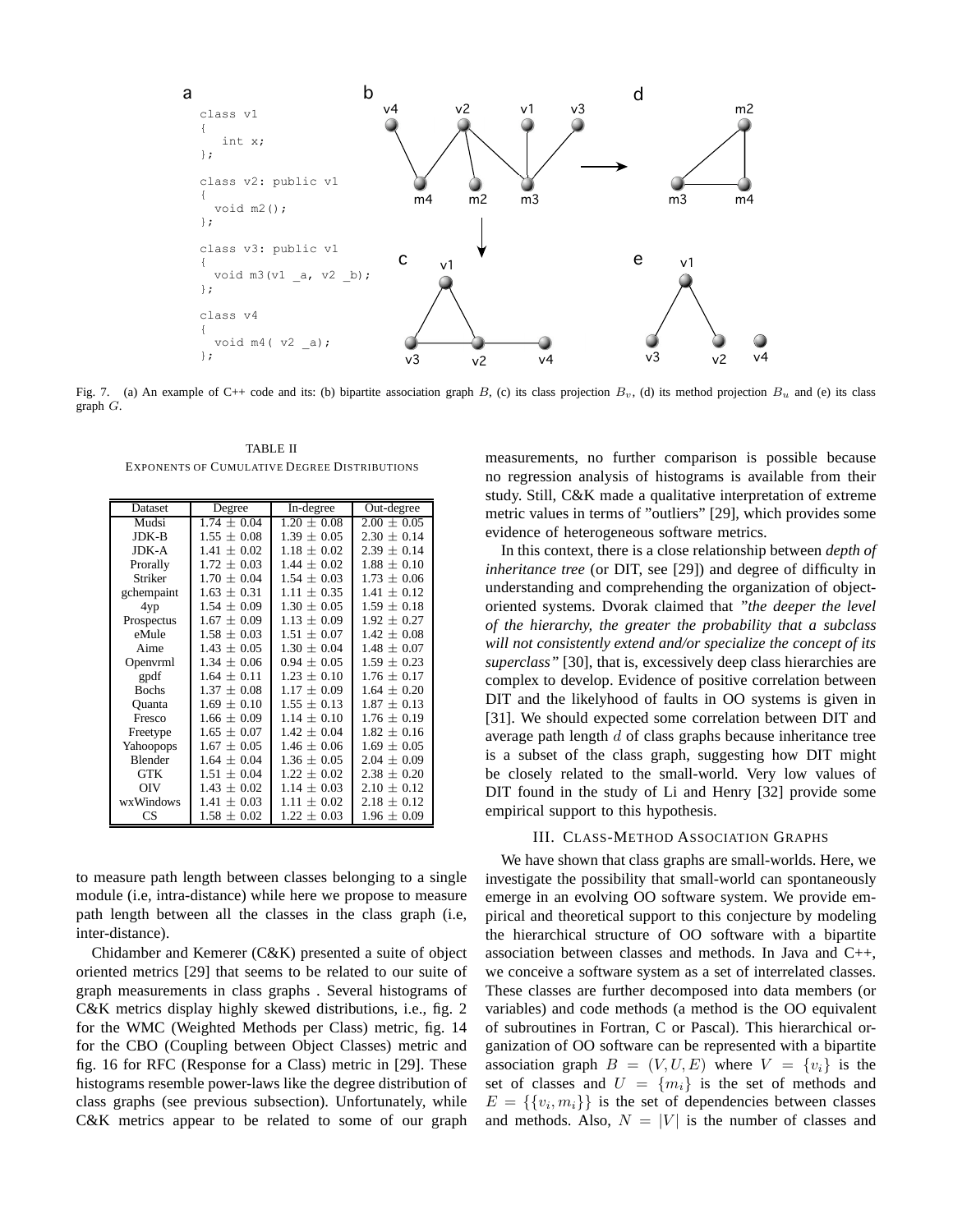$M = |U|$  is the number of methods. We have an edge  $\{v_i, m_j\} \in E$  when class  $v_i$  appears in the parameter list of method  $m_i$ . In addition, a class is always a parameter of its own collection of methods (i.e, *self* or *this* keyword). We can recover this bipartite graph with a simple algorithm (see Appendix II). Figure [7](#page-5-0) illustrates a small  $C++$  code (see fig. [7a](#page-5-0)) and its corresponding bipartite association graph (see fig. [7b](#page-5-0)).

We define the (discrete) generating functions  $\mu(n)$  and  $\nu(n)$ for the bipartite graph:

$$
\mu(n) = \sum_{k} k^{n} P_{u}(k) \tag{8}
$$

and

$$
\nu(n) = \sum_{k} k^{n} P_{v}(k) \tag{9}
$$

where  $n = 1, 2, ...$  and  $P_u(k)$  is the fraction of U nodes having k edges and  $P_v(k)$  is the fraction of V nodes having k edges. First moments  $\mu = \mu(1)$  and  $\nu = \nu(1)$  indicate the average method degree and the average class degree, respectively. It is easy to check that  $M\nu = N\mu$ .

The one-mode projection (or unipartite) network expresses connections between nodes of the same kind (see fig. [7c](#page-5-0),d). We have two one-mode projections  $B_v = (V, E_v)$  (i.e., socalled class projection) and  $B_u = (U, E_u)$  (i.e., so-called method projection) from the bipartite association method-class graph. Formally, we define  $A$  as the adjacency matrix of the bipartite network B, where  $A_{i,j} = 1$  if  $\{v_i, u_i\} \in E$  and  $A_{i,j} = 0$  otherwise. The adjacency matrix  $A^{V}$  for the onemode projection  $B_v$  is related to the adjacency matrix A by:

$$
A_{i,j}^V = \sum_k A_{ik} A_{jk} \tag{10}
$$

A similar relation holds between the adjacency matrix  $A^U$ of projection  $B_u$  and the adjacency matrix A of the bipartite network B:

$$
A_{i,j}^U = \sum_k A_{ki} A_{kj} \tag{11}
$$

Netwman et al. have shown that one-mode projections must be small-worlds even when the bipartite association is random[33]. Social networks display high-clustering coefficients because agents follow a natural tendency to group together in communities. Moreover, the addition of a few shortcuts between distant agents in clustered communities yields to small average path lengths. Assuming that bipartite association  $B$  is random, we have that the average path length between two classes in  $B_v$  will be very small,

$$
d(B_v) = \frac{\log N}{\log z} \tag{12}
$$

and correspondingly for the method projection  $B_u$  we have,

$$
d(B_u) = \frac{\log M}{\log z} \tag{13}
$$



<span id="page-6-0"></span>Fig. 8. Comparison between local and global measurements in class graphs and class projections. Every point represents the pair of graphs  $(\bar{G}, B_v)$ from a single software system. (A) The clustering coefficient in class graphs scales linearly (fitting slope =  $0.95 \approx 1$ ) with clustering coefficient in class projections. (B) Global efficiency in class graphs scales linearly (fitting slope  $= 1.15 \approx 1$ ) with global efficiency in class projections. Good agreement suggests that statistical features of class graphs, like the small-world property, may be inherited from class projections.

where  $z = \mu \nu$  is the expected average degree for the onemode projection. The clustering coefficient for the one-mode projection  $B<sub>v</sub>$  will be very high:

$$
C(B_v) = \frac{1}{\mu + 1} \tag{14}
$$

and for  $B_u$ ,

$$
C(B_u) = \frac{1}{\nu + 1} \tag{15}
$$

Then, the above suggests that partitioning a OO software system into classes and methods is very likely to result into a highly-clustered software structure with small average path lengths. Moreover, this seems to be largely independent of the specific association between methods and classes. The clustering coefficient and mean path length only depend on the average connectivity of classes and methods. The small-world behavior of class graphs does not appear to be an additional requirement selected by software engineers but an unavoidable feature associated to the hierarchical nature of OO software systems.

## *A. Comparison between Class Graphs and Class Projections*

Beyond specific topological patterns displayed in any OS software system we can investigate how well (in a statistical sense) the class projection explains structural patterns displayed by the class graph. Here, we are more interested in the structural properties of the *average* OS software system. In this context, we have found very good agreement between local and global measures of class graphs and class projections. In order to enable a meaningful comparison between the class projection  $B_v$  and the class graph  $G$ , we must ensure they have the same number of nodes and links. First, we obtain the filtered class graph  $\overline{G} = (\overline{V}, \overline{E})$  by removing G nodes without edges in  $B_v = (\bar{V}, E_v)$ . On the hand, the class projection  $B<sub>v</sub>$  often displays more edges than the filtered class graph  $\overline{G}$ , that is,  $|E_v| \geq |\overline{E}|$ . Then, we remove a fraction  $p = 1 - |E|/|E_v|$  from the original class projection to obtain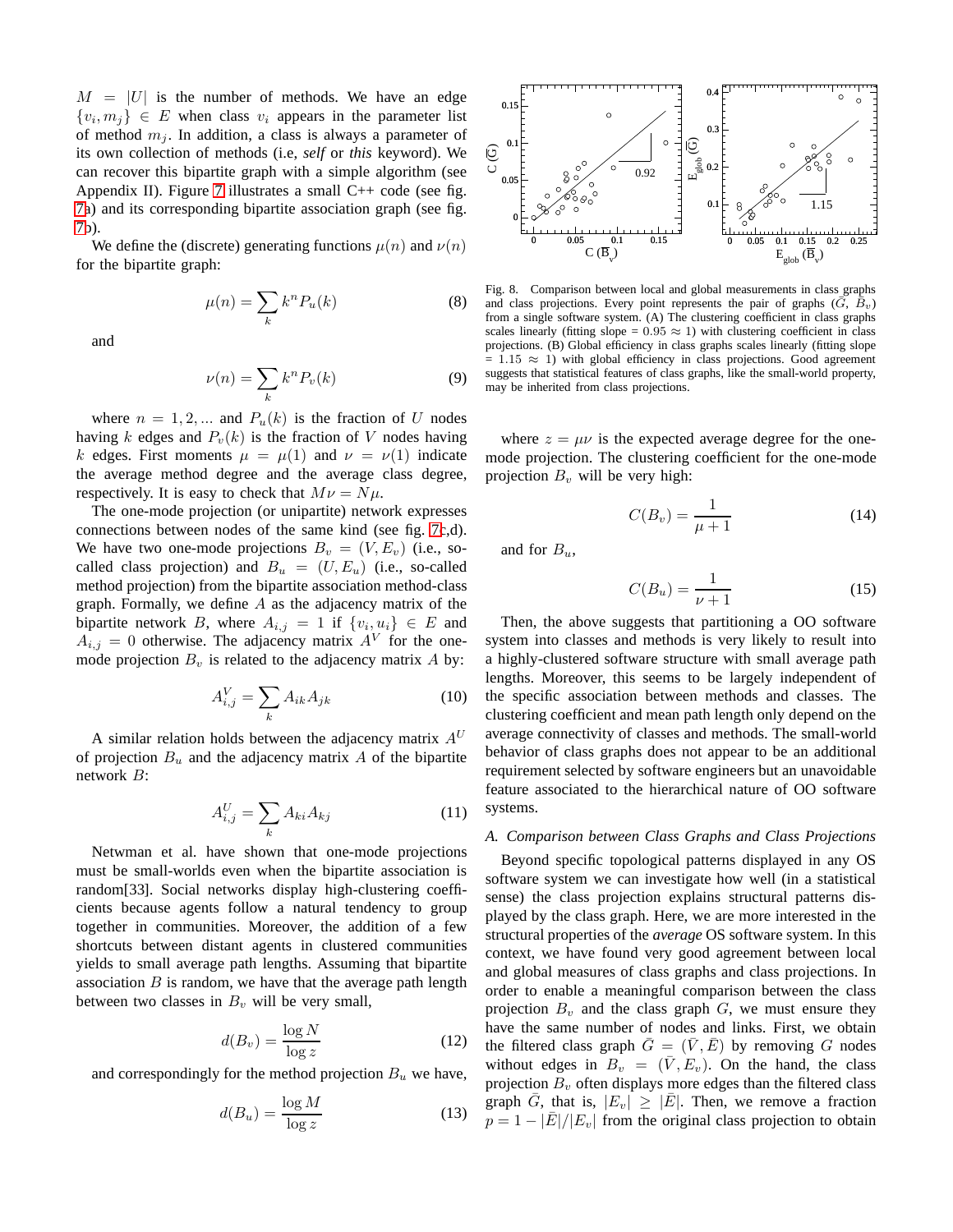the filtered class projection  $\bar{B}_v = (\bar{V}, \bar{E}_v)$  having the same number of nodes and edges in the filtered class graph  $\overline{G}$ . For the systems analyzed here, the average edge removal probability is  $\langle p \rangle \approx 0.54$ .

Clustering coefficient of (filtered) class graphs scales almost linearly with clustering coefficient measured in the (filtered) class projections (see fig. [8A](#page-6-0)):

$$
C(\bar{G}) = 0.92C(\bar{B}_v) \pm O(1) \tag{16}
$$

Edge removal can leave disconnected nodes in the class projection. Average path length  $d$  cannot be computed in disconnected networks because  $d_{i,j} = \infty$ . Fortunately, we can use the global efficiency  $E_{glob}$  measure that is formally equivalent to average path length. Global efficiency of an undirected graph  $G$  is defined as follows [4]:

$$
E_{glob}(G) = \frac{1}{N(N-1)} \sum_{i \neq j \in G} \frac{1}{d_{i,j}} \tag{17}
$$

where  $0 \leq E_{glob}(G) \leq 1$ . Note that the maximum value of global efficiency is attained when  $G$  is the complete graph having  $N(N - 1)/2$  possible edges and the minimum value indicates that  $G$  has no edges, i.e., the graph is completely disconnected. We have found that global efficiency in class graphs scales with global efficiency of class projections:

$$
E_{glob}(\bar{G}) = 1.15 E_{glob}(\bar{B}_v) \pm O(1)
$$
 (18)

Good agreement of local and global measurements in the class graph  $\bar{G}$  and the class projection  $\bar{B}_v$  provides support that the SW behavior of class graphs is an invariant feature of *any* OO software system. OO programming requires that related code and data cluster together in the same class, and thus resulting in high clustering coefficients. However, methods cross class boundaries when they use data (and methods) from other external classes. These eventual interactions among unrelated software entities yield small average path lengths.

## *B. Case Study: Stellarium*

We illustrate a detailed comparison between class graph and class projection (see above) with the OS software Stellarium [\(http://stellarium.free.fr\)](http://stellarium.free.fr). This comparison suggests how useful is to analyze and compare several network representations during reverse engineering and program comprehension. Stellarium is written in C++ and computes the position of stars and other space bodies in real-time. Figure [9](#page-7-0) shows the largest connected components of class graph  $G$  and class projection  $\overline{B}_v$  recovered from the C++ source code our reconstruction algorithm. Looking at the class graph (see fig[.9A](#page-7-0)) we notice two well-defined communities or modules in Stellarium. Comparison between the class graphs and the class projection indicates that modularity is preserved across multiple levels of the software hierarchy (see fig[.9B](#page-7-0)). Indeed, every software system analyzed here follows this pattern: global features are preserved across levels while individual nodes might play different roles depending on the network representation. Table



<span id="page-7-0"></span>Fig. 9. Comparison between the (A) class graph  $\bar{G}$  and the (B) class projection  $B_v$  for the OS software Stellarium. These graphs have the same size  $N = 101$  and number of edges  $L = 162$ . Here we display the largest connected component of each graph, thus explaining the apparent size difference. These networks have different adjacency matrices but identification of nodes (displayed with solid black circles) in  $G$  and in  $B_v$  suggests they have the same modular structure. Notice the class  $s$  font is at the boundary separating the two main modules.

III and table IV summarize individual node measurements (classes are highlighted with solid circles in figure [9\)](#page-7-0).

For instance, Class Projector belongs to the same module in  $\bar{G}$  and in  $\bar{B}_v$ . However, Projector is a hub in  $\bar{B}_v$  but has few connections in  $\bar{G}$  (see fig[.9\)](#page-7-0). An opposite example is the class stel\_core, which is a hub in  $\bar{G}$  but has only two connections in  $\bar{B}_v$  (in fact, this node belongs to a disconnected subgraph not shown in the above figure). Class stel core relies in many other classes  $(k_{out} = 22)$  and is the main application dispatcher in Stellarium. stel core is the starting point of many code reviews and thus, is frequently visited by Stellarium engineers. Consequently, this class dis-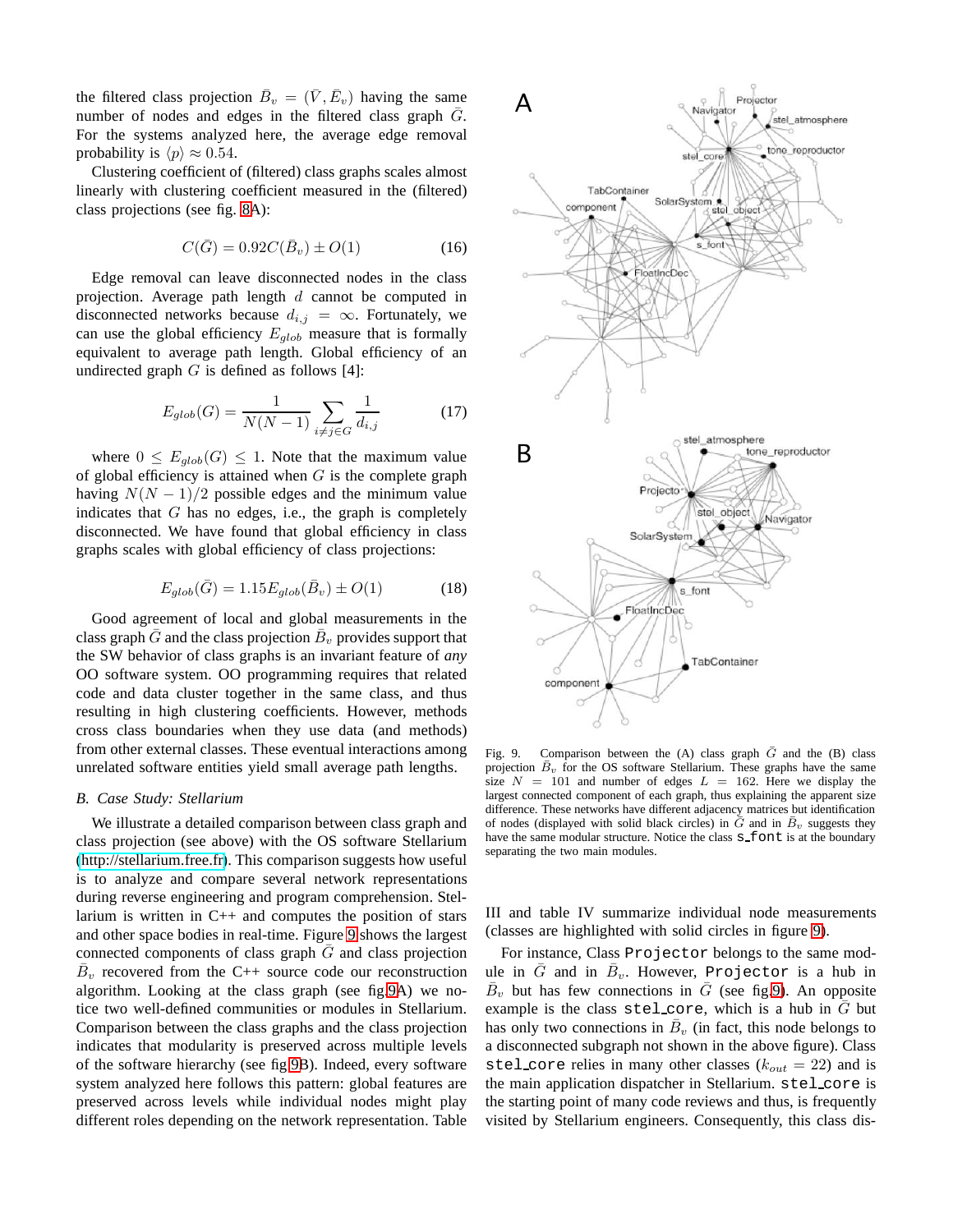TABLE III NODE MEASUREMENTS IN  $\bar{G}$ 

| Node             | $k_{in}$ | $k_{out}$ | C    | $BC(\overline{\times 10^2})$ |
|------------------|----------|-----------|------|------------------------------|
| stel_core        | 3        | 22        | 0.02 |                              |
| Navigator        |          |           |      |                              |
| s_font           | 9        |           | 0.2  | 0.03                         |
| Projector        | 3        |           |      |                              |
| tone_reproductor | 2        |           |      |                              |
| stel_atmosphere  |          | 3         |      | 0.2                          |
| SolarSystem      |          | 3         | 0.66 | 0.01                         |
| stel_object      | 5        |           | 0.26 | 0.03                         |
| TabContainer     |          |           |      |                              |
| component        | 6        | 2         | 0.03 | 1.2                          |
| FloatIncDec      |          | 3         | 0.33 | 0.06                         |

TABLE IV NODE MEASUREMENTS IN  $\bar{B}_v$ 

| Node             | $\boldsymbol{k}$ |      |
|------------------|------------------|------|
| stel_core        | $\overline{c}$   | 0    |
| Navigator        | 15               | 0.21 |
| s font           | 17               | 0.11 |
| Projector        | 21               | 0.12 |
| tone_reproductor | 13               | 0.24 |
| stel_atmosphere  | 2                |      |
| SolarSystem      | 4                |      |
| stel object      | 2                |      |
| TabContainer     | 3                |      |
| component        | 8                | 0.21 |
| FloatIncDec      | 2                |      |

plays the highest centrality value  $BC = 0.03$ , measured as the total number of shortest paths passing through a node [4]. The second largest centrality value  $BC = 0.012$  is displayed by class component representing the base class of any user interface control in Stellarium. On the other hand, class Projector is an instance of the *state* design pattern [34] and keeps the graphical application state (i.e., projection matrix, observer coordinates, etc.). Projector is referenced by many methods, explaining why it has many connections  $(k = 21)$  in  $\overline{B}_v$ .

# IV. SCALE-FREE AND EVOLUTION CONSTRAINTS

Scale-free networks can be obtained with simple generative models of network evolution. These models have two main components: network growth and preferential attachment [35]. This suggests that scale-free nature of OO software systems stems from the evolutionary process. However, the preferential attachment model fails to reproduce the structure of class graphs. For example, the predicted exponent  $\gamma = 3$  for the model is different from the observed exponent  $\gamma \approx 2.5$ . In addition, the clustering coefficient for preferential attachment is very low and thus, cannot explain why class graphs are highly clustered.

Following an approach similar to other empirical studies of software evolution [36], we have collected longitudinal data from the evolution of ProRally 2002, a large, priopietary computer game from Ubi Soft that was developed by 20 software engineers (see fig[.2\)](#page-1-0). We have recovered 176 intermediate class graphs comprising two years of development. From this dataset, we have analyzed time series of the number of nodes

 $N(t)$ , number of links  $L(t)$  and average path length  $d(t)$ . The growth pattern followed by ProRally 2002 was approximately linear in  $N$  and  $L$  (consistently with the general observation made in section IV.C) and the final class graph has  $N = 1993$ and  $L = 4987$  links (see fig. [2\)](#page-1-0). Table I and II reports some network measurements for the final ProRally 2002 class graph. The time evolution of average path length  $d$  in ProRally 2002 quickly saturates with  $d \approx 5$  after a brief transient (see fig. [10\)](#page-9-0). This constant growth pattern in the time evolution of ProRally 2002 yields an heterogeneous  $P(k)$ . As shown by Puniyani and Lukose, growing random networks under the constraint of constant diameter must display scale-free architecture and with a scaling exponent  $\gamma \in [2, 3]$  [37]. Specifically, they found that:

$$
P(k) \approx k^{3 - \frac{\alpha}{\beta}} \tag{19}
$$

where  $\alpha \leq 1$  is an exponent relating network size N with degree fluctuations:

$$
N^{\alpha} = \frac{1}{\langle k \rangle} \int_{k} k^{2} P(k) dk
$$
 (20)

and  $\beta$  is an exponent linking the degree cutoff  $k_c$  (see subsection II.D) with network size  $N$ , i.e.,

$$
k_c \approx N^{\beta} \tag{21}
$$

Using our dataset, we estimate  $\beta = 0.62 \pm 0.09$  and  $\alpha =$  $0.42 \pm 0.08$ . This predicts the scaling exponent  $\gamma \approx 2.59$  to be compared with the average exponent over all systems  $\langle \gamma \rangle$  =  $2.57 \pm 0.07$  (computed from table II). The scaling law in the cutoff  $k_c(N)$  allows us to provide an analytic calculation of the scaling between  $L$  and  $N$ . The following integral gives the general relationship between  $L$  and  $N$ :

$$
L = N \int_{0}^{\infty} kP(k)dk
$$
 (22)

Here, we have,

 $\approx$ 

$$
L \approx \frac{N}{k_c^{2-\gamma}}
$$
  

$$
N(N^{\beta})^{\gamma-2} = N^{1+\beta(\gamma-2)} \approx N^{1.22}
$$

in very good agreement with the exponent obtained in section II.E for class graphs. Keeping the average path length constant during class graph evolution yields an heterogeneous degree distribution with the observed exponent. However, we were unable to find any intrinsic explanation to this constraint. A possible explanation is an exogenous pressure related to communication constraints in distributed software teams [38] (see below).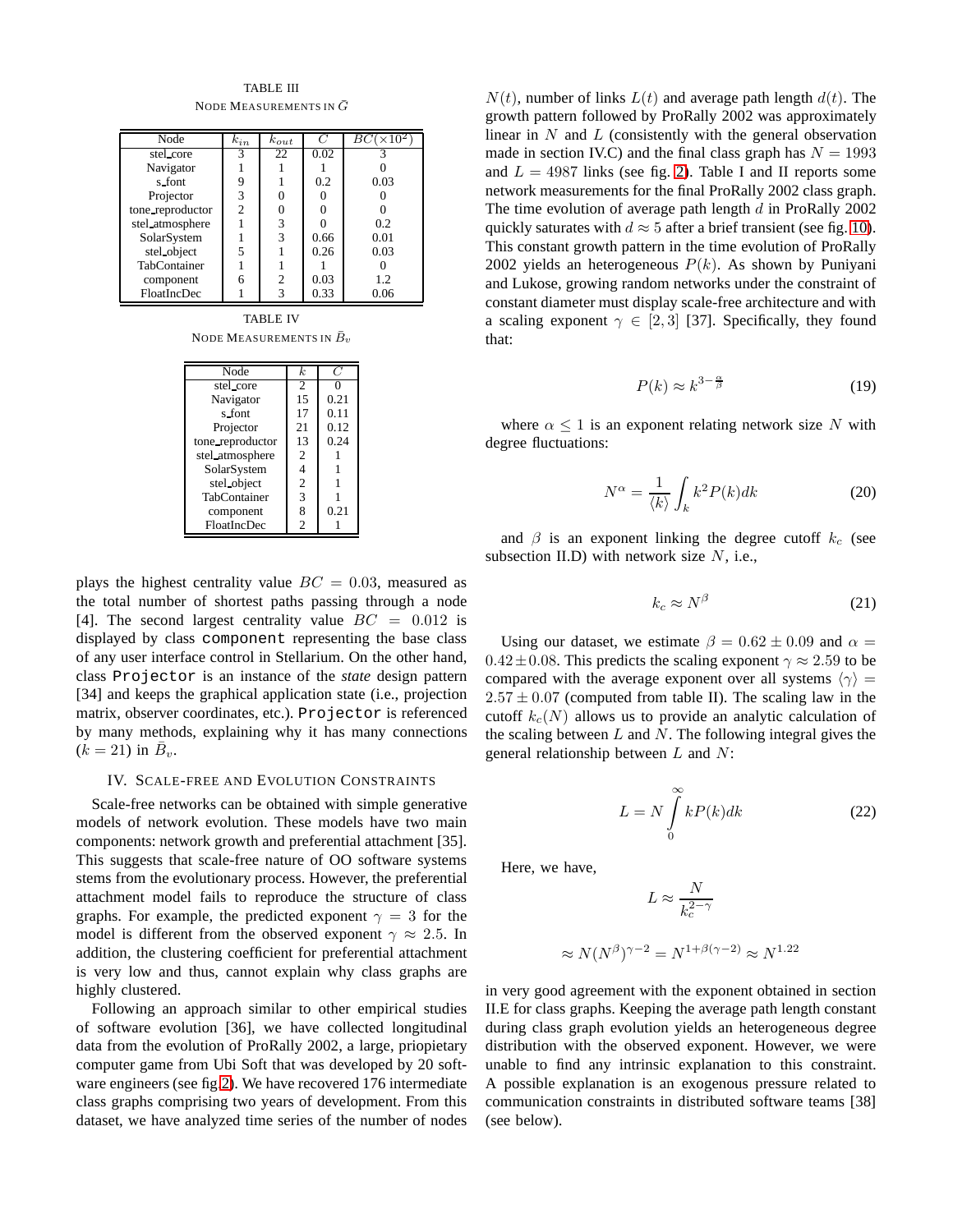

<span id="page-9-0"></span>Fig. 10. Evolution of average path length during ProRally 2002 development.

#### V. CONCLUSION

The structure and operation of software systems can be studied at different levels of organization, from the small and simple (instructions) to the large and complex (the modular architecture). The signature of complex software organization is an heterogeneous and hierarchical network. This pattern partly explains why it is difficult to find a clear, nice decomposition of software systems. Moreover, the role of broad distributions in software measurements have been largely dismissed. Researchers treat these distributions like normally distributed [7]. Such transformation losses a significant amount of information and hides the true nature of software . Instead, we must address heterogeneous distributions with appropriate tools. This knowledge could be crucial to develop future software systems. For example, degree distributions predict how many classes have more than, say, a hundred, data members in a future class diagram of doubled size. Notice that using non power-law expressions of degree distribution inevitably yield inaccurate predictions. In conclusion, we must abandon reductionistic descriptions of OO systems and replace this view by large-scale statistical characterizations preserving the structural variability.

A more general question concerns the uselfuness of singlevalued metrics. For example, the distribution of class sizes (measured as number of lines of code, NLOC) encodes more information than the integral value or system size. Given a NLOC value (say, 10KLOC), there are many distributions satisfying this integral value. That is, NLOC is an ambiguous measure that provides less information than the original size distribution. We can compute average path length and the average clustering coefficient from probability distributions of basic graph metrics, i. e. connectivity. There is an important source of information in the probability distributions of software measurements.

On the other hand, large-scale software development is a social task. Interaction between software engineers might have an influence in the organization and structuring of source code bases. For example, open-source developments are geograph-

ically distributed. These software teams face pressing communication and coordination problems that require specific software structures according to the social organization: *"organizations which design systems are constrained to produce designs which are copies of the communications structure of these organizations"* (Conway's Law)[38]. Under this social perspective, software is viewed simultaneously as the product and the vehicle that enables efficient communication between software engineers, i.e, the communication medium. Separated software modules minimize communication overheads, which is the bottleneck in distributed software developments [39]. In this context, it should be interesting to study how the patterns described here relate to distributed software development.

Finally, while our study focused on static analyses of source code, recent studies on object graphs have revealed similar patterns in the distribution of run-time connections between objects in several programs [40]. This similarity suggests a link between structural and dynamical features of OO software that should be investigated in future studies.

# APPENDIX I CLASS GRAPH RECONSTRUCTION ALGORITHM

The following algorithm reconstructs the class graph from a collection of Java/C++ header files (comments are highlighted in italics). The class Digraph implements a directed graph. The method Digraph:: $AddLink(c1, c2)$  tests if class names c1 and c2 have been already inserted in the graph. If not, they are inserted correspondingly. We discard repeated links  $(c_1, c_2)$ . There is distinction between public, private or protected attributes. Finally, the algorithm outputs the directed (and undirected) network versions to a file.

```
Digraph D; // class graph D = (C, L)String c1, c2; // class names
FOR every header file DO
   WHILE (not end of file) DO
      // Find class declaration
      Look for 'class' keyword;
      c1 = get_class_name(); //c_1 \in C// Test if inheritance relationship ("is a")
      IF (next sequence is ': public') THEN
         c2 = get parent class(); //c_2 \in CD.AddLink(c1, c2); //(c_1, c_2) \in LENDIF
      // get attributes ("has a")
      WHILE (not end of class) DO
         Look for attribute declaration;
         c2 = get_attribute_class(); //c_2 \in CD.AddLink(c1, c2); //(c_1, c_2) \in LEND
   END
END
D.Output();
```
## APPENDIX II

ASSOCIATION GRAPH RECONSTRUCTION ALGORITHM

The following algorithm recovers the bipartite association class-method graph from a collection of C++ header files. The class Bipartite implements a bipartite graph. There